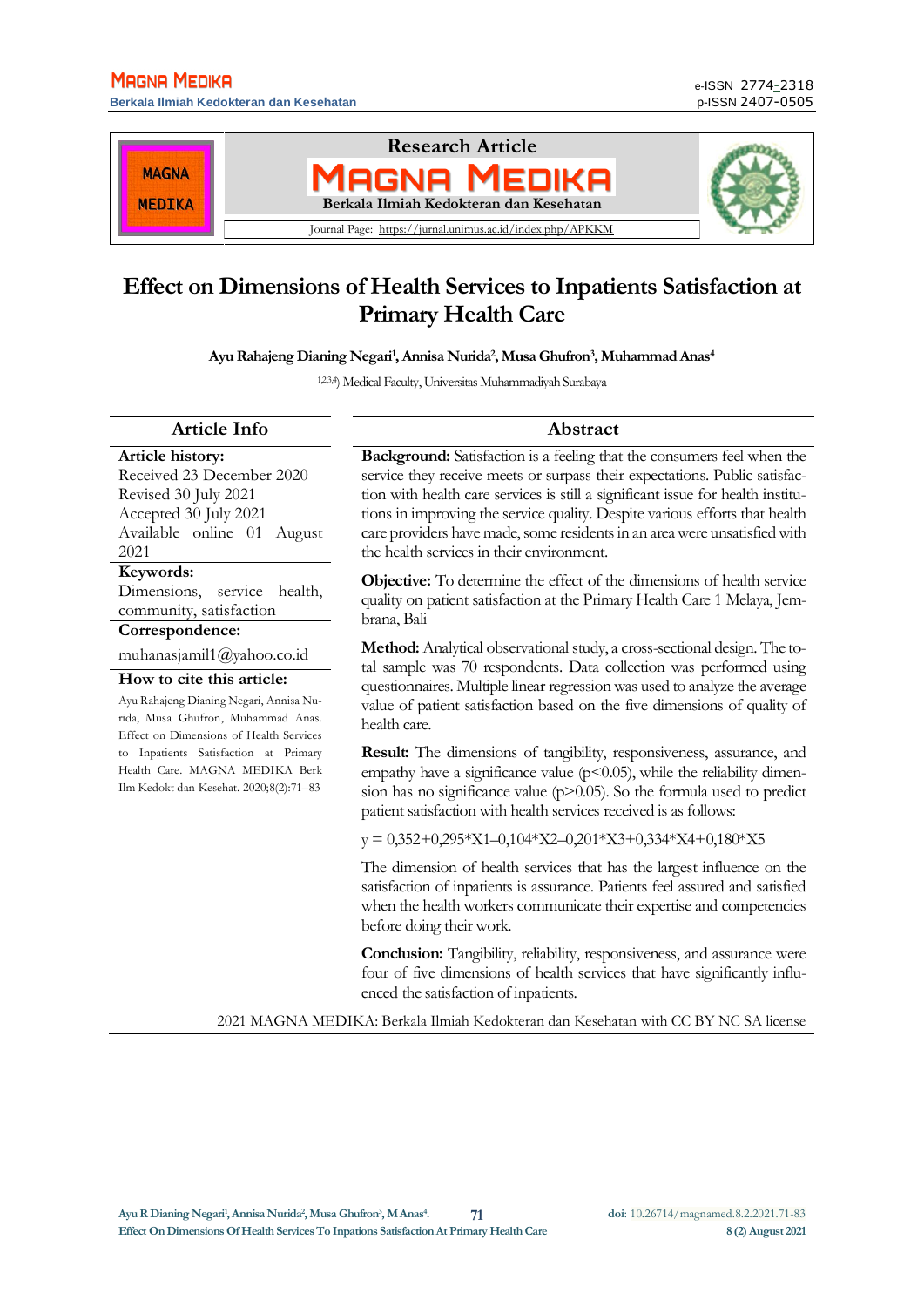## **INTRODUCTION**

Satisfaction is a feeling that consumers feel after getting satisfactory results from their performance<sup>1</sup>. According to Oliver, satisfaction is a person's feeling after comparing the performance and perceived results with what he expected<sup>2</sup>. Community satisfaction with health services is still the main task for health agencies in improving service quality3. Sometimes it is subjective and can even be objective if many people have the same opinion on something<sup>3</sup>.

The patient's ideal quality pinned to the health agency will appear when the patient's expectations for the service have been met. The definition of quality expressed by Tjiptono is an effort made to realize consumer desires. Conversely, for patients who do not feel service satisfaction or are not as expected, the quality of service is declared not ideal<sup>1</sup>.

There are several factors of service quality associated with the level of patient satisfaction known as servqual. Servqual technique helps know the distance between customer expectations and the reality of the customer for the service they receive. In this case, servqual consists of five dimensions of service quality. In addition, this technique can also determine indicators of success in providing health services<sup>4</sup>.

Primary Health Care is a health agency under the auspices of the district/city in charge of developing essential health services. According to the Ministry of Health in 2011, Primary Health Care have service principles, namely promotive, preventive, and curative services. The provided services should be following the provisions set by the Ministry of Health of the Republic of Indonesia<sup>5</sup>.

In Indonesia, certain areas still have low service quality. In terms of facilities, there is a low quality of health workers scientifically and in appearance, health infrastructure facilities, cleanliness of service areas, time management of services. If this still happens within the scope of the health agency, it will undoubtedly reduce the number of visits to the agency<sup>6</sup>.

Primary Health Care is the primary object of this research because the Primary Health Care is the first service agency often used by the community. Supported by various kinds of public perception, the Primary Health Care are only for small groups of people. It was coupled with public health insurance programs provided by the government such as BPJS in making it easier for people in all groups to get economical health services and efficient<sup>6</sup>.

Primary Health Care 1 Melaya, Jembrana-Bali is one of the Primary Health Care that has implemented the Minimum Service Standards (SPM) for Primary Health Care issued by the Ministry of Health of the Republic of Indonesia. This service standard is oriented to total patient satisfaction for health services<sup>6</sup>. Benefits of SPM itself to get a better reputation. Such as increasing awareness of improving service quality, facilitating auditing, improving service quality, increasing customer and employee satisfaction. Furthermore, the hope of using SPM is to support consumer needs following patient expectations.

A comprehensive satisfaction model with the main focus on service goods and services in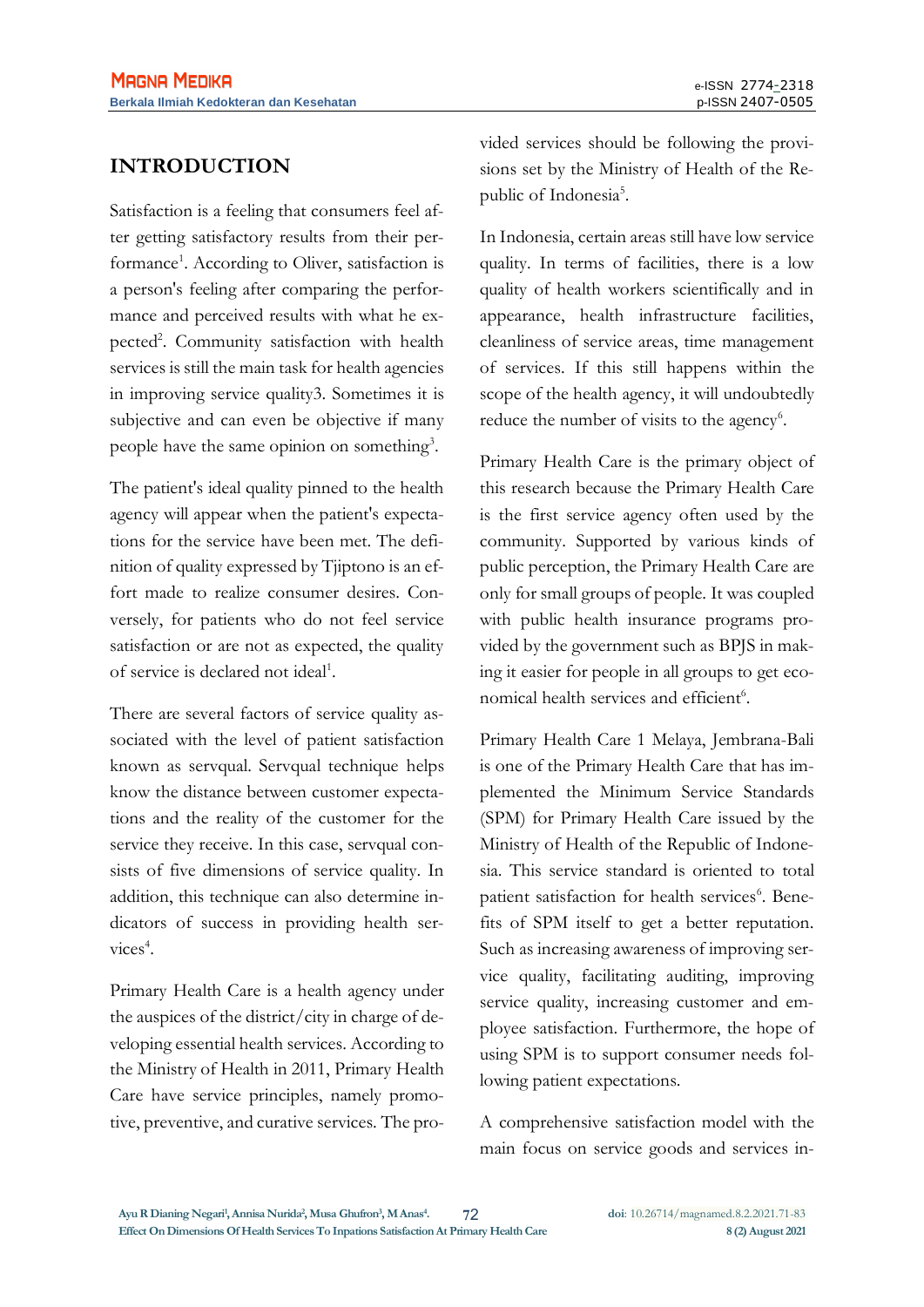cludes five dimensions of assessment according to Zeithanel, Berry, and Parasuraman<sup>7,8</sup>: 1) Tangible (direct evidence), the availability of good service facilities, and infrastructure. One of them is the cleanliness and tidiness of the service area; 2) Reliability, the expertise of health workers in providing appropriate services; 3) Responsiveness (responsiveness), the speed of service officers in serving patients from registration to receiving health services; 4) Assurance, the ability of officers to provide information about treatment and diagnosis to patients; and 5) Empathy (empathy), health workers are required to build good relationships with patients when providing services. Furthermore, allowing patients to choose their treatment freely is one way for officers to provide empathy.

In determining a high-quality service policy, especially for patients, it is necessary to study the dimensions of the quality of health care services using the servqual technique<sup>4</sup>. The research orientation to be carried out at Primary Health Care 1 Melaya is how much influence this service dimension (Health) has on patient satisfaction<sup>4</sup>.

The orientation carried out in this study is because the researcher wants to know problems such as "is there any influence of reliability, responsiveness, assurance, empathy, tangible variables on patient satisfaction about health services provided by the Primary Health Care? The researcher has known in the initial interview with one of the health workers conducted by researchers in December 2018. The Primary Health Care 1 Melaya will carry out observations and identification and analysis of patient satisfaction. However, the researcher only wanted to know the satisfaction of inpatients at Primary Health Care 1 Melaya on the quality of inpatient services at the Primary Health Care received by patients. So that researchers want to participate in these activities. Currently, the questionnaire made by the Primary Health Care for visiting patients is still the basis of the discourse on the patient satisfaction evaluation program.

Indicators of improving the quality of health services can be seen from the convenience of the community in choosing health care facilities following patient expectations. Improving service facilities both in administration and other practical services can give a good perception of the patient. Apart from the demands written in the legislation, it also determines the loyalty of health service users<sup>7</sup>.

## **METHOD**

Observational analytic research uses a crosssectional design. The questionnaire as an instrument for collecting data for respondents was modified from Martiana<sup>9</sup> by reassessing the validity and reliability<sup>10</sup>. The research population used was inpatient visits at Primary Health Care 1 Melaya Jembrana Bali. The sampling method used is purposive sampling, namely sampling using inclusion and exclusion criteria. The sampling technique is total sampling.

Inclusion criteria: able to read and write, Inpatient Polyclinic patients currently receiving health services for at least 2-3 days, and questionnaires will be given to respondents aged between 20-60 years. Patients under 20 years old will be represented by family members aged 30-60 years. Exclusion Criteria: respond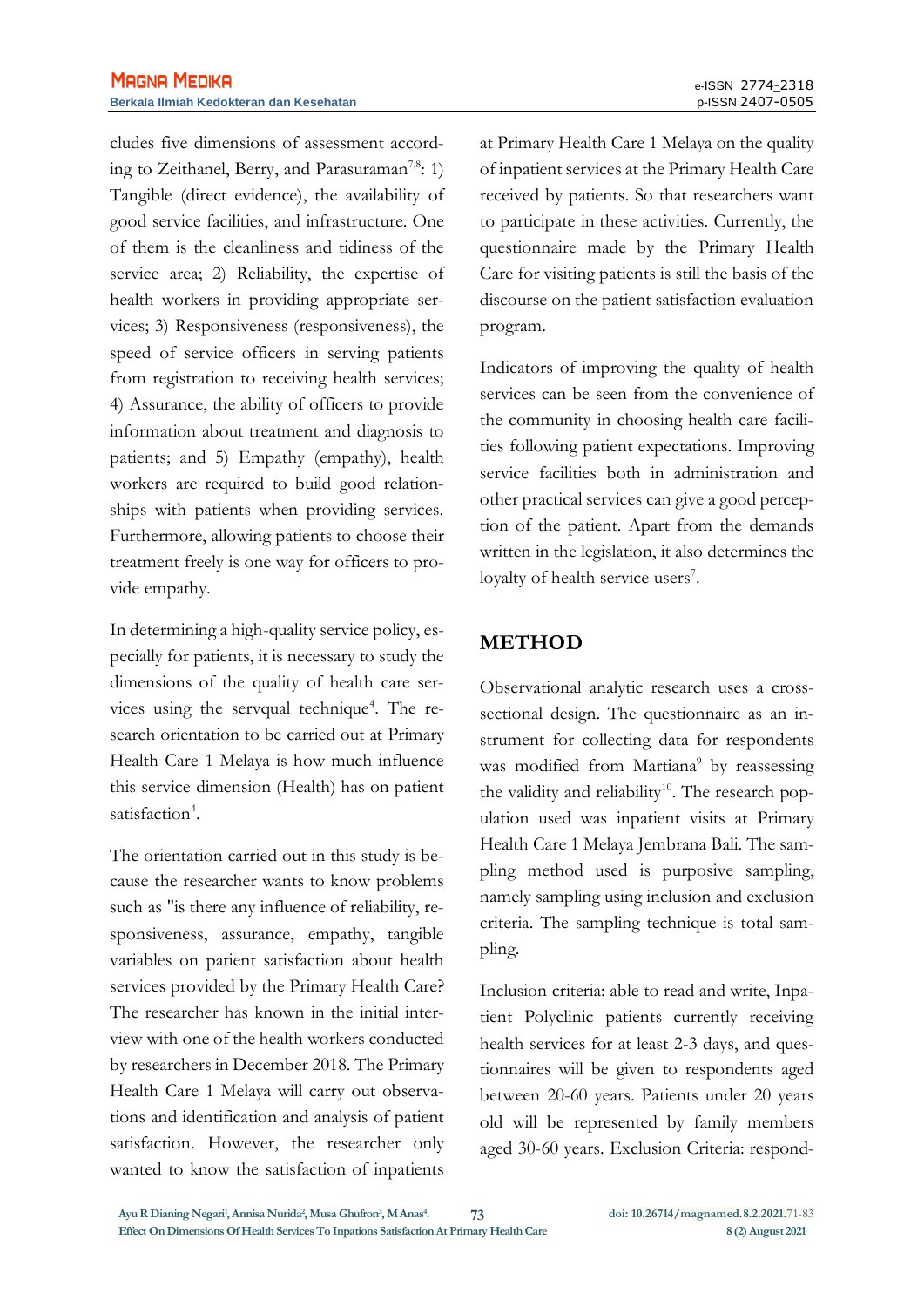ents refuse to be respondents and have physical conditions or have a disease that does not allow them to be respondents.

The independent variables are five dimensions of service that can be identified in terms of infrastructure. The dependent variable is patient satisfaction at Primary Health Care 1 Melaya, Jembrana, Bali, on the quality of service received. The dimensions of service quality are translated into five points (tangibility, reliability, responsiveness, assurance, empathy) which are the basis for assessing the quality of health services. Measurement of service dimensions using a Likert scale  $(1 =$  strongly disagree  $(SD)$ ,  $2 =$  disagree (D),  $3 =$  quite agree (QA),  $4 =$ agree (A),  $5 =$  strongly agree (SA)). Likewise,

the dimensions of patient satisfaction were assessed using a Likert scale  $(1 = \text{very dissatisfied})$ (VD),  $2 =$  dissatisfied (D),  $3 =$  quite satisfied  $(QS)$ ,  $4 =$  satisfied  $(S)$ ,  $5 =$  very satisfied  $(VS)$ ).

Data analysis used multivariate regression analysis with a sample size of 70 respondents $^{11}$ . The results of the multivariate regression analysis are written in the form of the following formula:

$$
Y=a_0+\beta_1X_1+\beta_2X_2+\beta_3X_3+\beta_4X_4+\beta_5X_5+e
$$

Description: Y=Patient Satisfaction,  $a_0$ =Constant,  $\beta_{1.5}$ = Variable Regression Coefficient 1-5,  $X_1$ = Reliability,  $X_2$ =Assurance,  $X_3$ =Tangible,  $X_4$ =Empathy,  $X_5$ =Responsiveness, and e=Standard Error

### **RESULT**

#### **Patient Characteristics**

| Characteristics       | Category                                    | Sum      | Percentage |
|-----------------------|---------------------------------------------|----------|------------|
|                       | Teneger $(12 - 25 y.o)$                     | 20       | 28,6%      |
| Age (year's old, y.o) | Adult $(26 - 45 \text{ y.o})$               | 27       | 38,6%      |
|                       | Elderly $(46 - 65$ y.o)                     | 23       | 32,9%      |
|                       | Senior $($ >65 y.o)                         | $\Omega$ | $0,0\%$    |
| Gender                | Male                                        | 24       | 34,3%      |
|                       | Female                                      | 46       | 65,7%      |
|                       | Not educated                                | 2        | 2,9%       |
|                       | <b>Elementary School</b>                    | 17       | 24,3%      |
| Education             | Yunior Hight School                         |          | $10,0\%$   |
|                       | Senior Hight School                         | 40       | 57,1%      |
|                       | Diploma                                     | 2        | 2,9%       |
|                       | Undergraduated                              | 2        | 2,9%       |
|                       | Does not work                               | 13       | 18,6%      |
|                       | Farmer                                      | 9        | 12,9%      |
|                       | Self-employee                               | 18       | 25,7%      |
| Occupation            | Housewife                                   | 26       | $37,1\%$   |
|                       | Civil servants/mili-<br>$\frac{tary}{pole}$ | 4        | 5,7%       |

#### **Table 1.** Patient Characteristics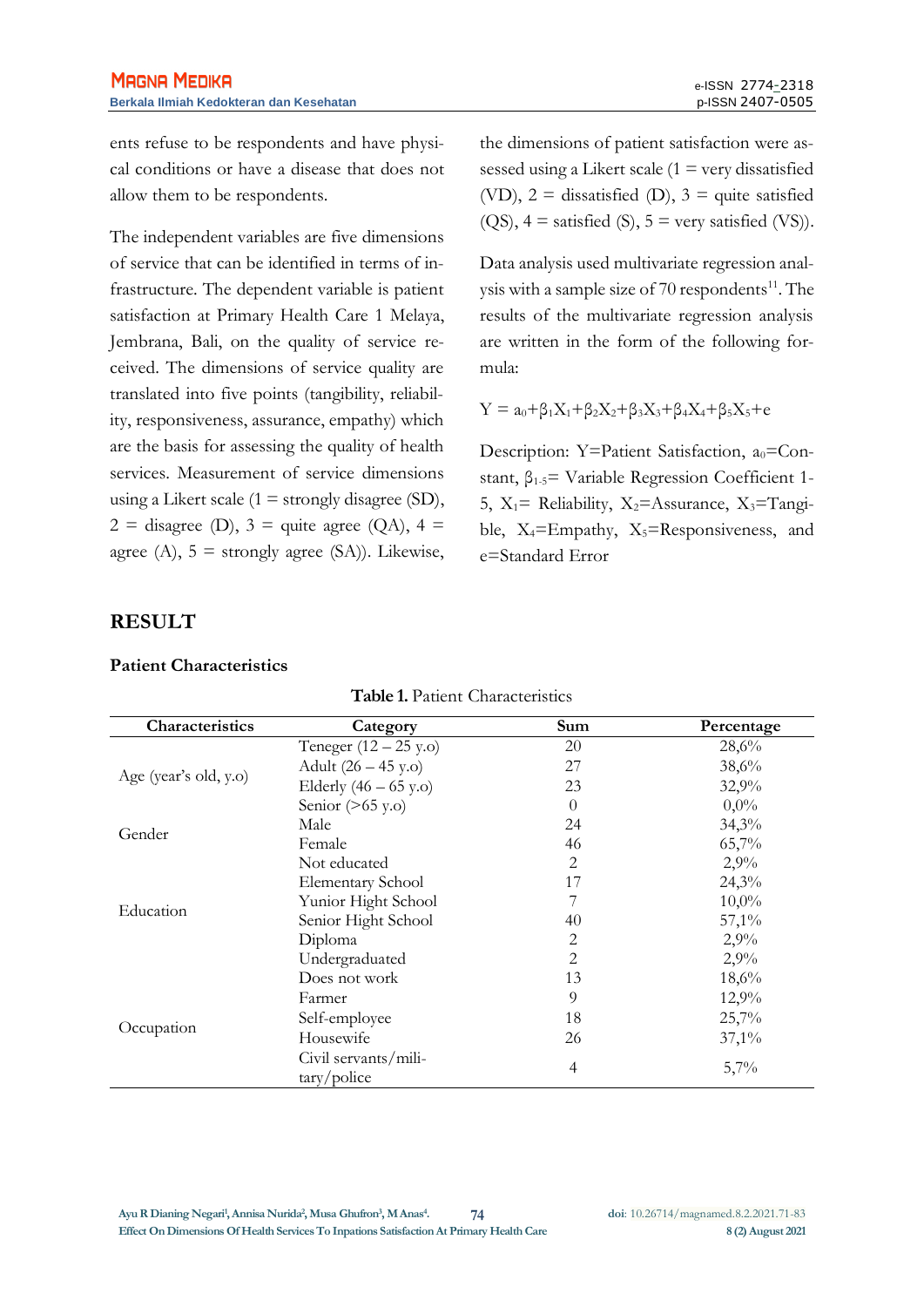Based on table 1, the age distribution of patients is evenly distributed among all age categories; 12-25 y.o, 26-45 y.o, and 46-65 y.o. Moreover, the difference in the most significant number at the age of 26-45 is 38.6%, adult age—female gender with the most 46 people

(65.7%). Educated patients were 97.1%, with junior and senior high school education at 67.1%. 81.4% of patients have a permanent job, 25.7% are self-employed, and 37.1% are housewives.

### **Patient Responses Regarding the Quality of Health Services**

|  |  | Table 2. Tangibility Dimensions of Health Service Quality |  |  |  |
|--|--|-----------------------------------------------------------|--|--|--|
|--|--|-----------------------------------------------------------|--|--|--|

| No<br>Item |                                                                                                        | Patient Response (n=70) |          |           |           | Means     |      |
|------------|--------------------------------------------------------------------------------------------------------|-------------------------|----------|-----------|-----------|-----------|------|
|            |                                                                                                        | VD                      |          | QS        | S         | VS        |      |
|            | The inpatient room is neat and clean                                                                   | $0.00\%$                | $0.00\%$ | 5,70%     | 78,60%    | $15,70\%$ | 4,1  |
|            | Comfortable inpatient room                                                                             | $0.00\%$                | 1,40%    | 8,60%     | 74,30%    | $15,70\%$ | 4,04 |
|            | Have a fairly complete medical equipment                                                               | $0.00\%$                | $7.10\%$ | $12,90\%$ | 61,40%    | $18,60\%$ | 3,91 |
| 4          | Doctor's appearance is clean and neat                                                                  | $0.00\%$                | 1,40%    | $7.10\%$  | 74,30%    | 17,10%    | 4,07 |
| 5          | Nurse appearance is clean and tidy                                                                     | $0.00\%$                | $0.00\%$ | $10,00\%$ | 71,40%    | 18,60%    | 4,08 |
| 6          | Wheelchairs/trolleys are available at the recep-<br>tion office to take patients to the inpatient room | $0.00\%$                | $0.00\%$ | 25,70%    | $60,00\%$ | 14,30%    | 3,89 |
|            | The bed has been prepared neatly                                                                       | $0.00\%$                | $1,40\%$ | 14,30%    | 65,70%    | 18,60%    | 4,01 |
| 8          | Clean and good eating and drinking utensils                                                            | $0.00\%$                | 1,40%    | 15,70%    | 70,00%    | 11,40%    | 3,93 |
|            | Tangibility Dimensional Service Quality Average                                                        |                         |          |           |           |           | 4,01 |

On table 2 shows the average value of service quality on the tangibility dimension at Primary Health Care 1 Melaya Jembrana Bali of 4.01. This data shows that patients are satisfied with the quality of service based on physical evidence at the Primary Health Care. The highest average of 4.08 is found in item 5 regarding the appearance of nurses who are considered clean and tidy. While the lowest average value of 3.89 is in the 6th item regarding the availability of wheelchairs to take patients to the inpatient room.

| No             | Item                                                                                              | Patient Response (n=70) |          |           |        |        | Means |
|----------------|---------------------------------------------------------------------------------------------------|-------------------------|----------|-----------|--------|--------|-------|
|                |                                                                                                   | VD                      |          | OS        | s      | VS     |       |
|                | The procedure for receiving patients is served<br>quickly and without being complicated           | $0.00\%$                | 4,30%    | 8.60%     | 74,30% | 12,90% | 3,96  |
|                | The doctor came on time.                                                                          | $0.00\%$                | $4.30\%$ | 14,30%    | 55,70% | 25,70% | 4,03  |
| 3              | Doctor's readiness to serve patients                                                              | $0.00\%$                | 1,40%    | 12,90%    | 64,30% | 21,40% | 4,06  |
| 4              | Doctors act fast                                                                                  | $0.00\%$                | 5,70%    | 11,40%    | 58,60% | 24,30% | 4,01  |
| 5              | The readiness of nurses to serve patients at any<br>time                                          | $0.00\%$                | 4,30%    | 5,70%     | 74,30% | 15,70% | 4,01  |
| 6              | The nurse reports all the details of the patient's<br>changes to the doctor during the visit      | $0.00\%$                | $0,00\%$ | 11,40%    | 70,00% | 18,60% | 4,07  |
| $\overline{ }$ | The nurse always gives the patient's medication<br>according to the drug administration procedure | $0.00\%$                | 1,40%    | 11,40%    | 74,30% | 12.90% | 3,99  |
| 8              | The nurse immediately contacted the doctor<br>about the patient's medicine and food               | $0.00\%$                | $2,90\%$ | $10,00\%$ | 75,70% | 11,40% | 3,96  |
| 9              | The nurse pays attention to the patient's family                                                  | $0.00\%$                | 8,60%    | $11,40\%$ | 65,70% | 14.30% | 3,86  |
|                | Average Service Ouality Dimensions of Reliability                                                 |                         |          |           |        |        | 3,99  |

**Table 3.** Quality of Health Services Dimensions of Reliability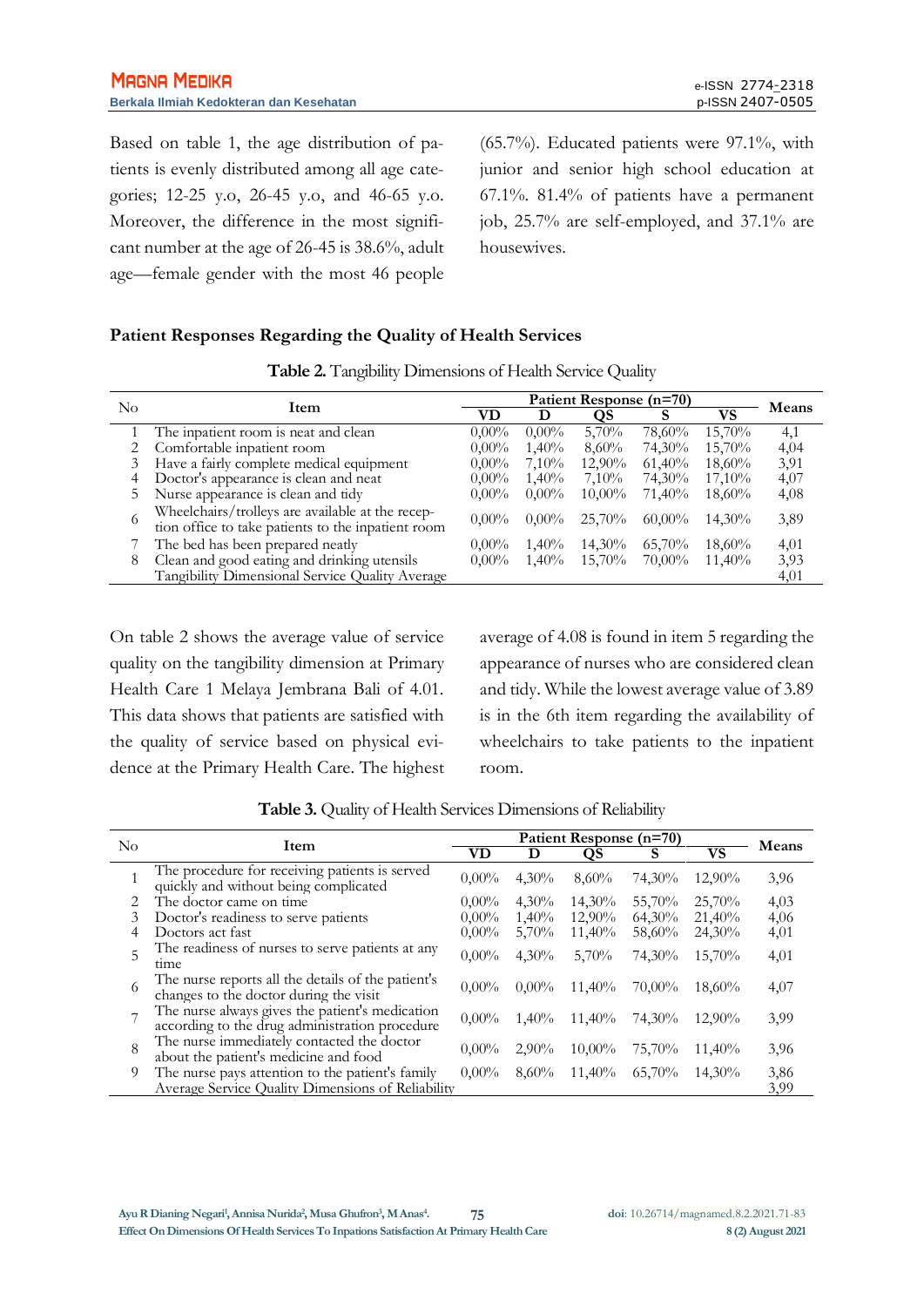The average value of service quality on the reliability dimension at Primary Health Care 1 Melaya Jembrana Bali is 3.99, as shown in table 3. This data shows that patients are satisfied with the quality of service based on the reliability of health workers at the Primary Health Care. The highest average of 4.07 is found in item 6 regarding nurses who report patient changes to doctors during visits. The lowest average value of 3.86 is on the 9th item regarding the nurses' attention to the patient's family, which is lacking.

| No | Item                                                      |          | Means    |           |           |           |      |
|----|-----------------------------------------------------------|----------|----------|-----------|-----------|-----------|------|
|    |                                                           | VD       |          | OS.       |           | VS        |      |
|    | Doctors always ask the patient's complaints               | $0.00\%$ | $2,90\%$ | $4.30\%$  | $80.00\%$ | 12,90%    | 4,03 |
|    | Doctor gives opportunity to ask patient                   | $0.00\%$ | $4,30\%$ | $10,00\%$ | 70,00%    | 15,70%    | 3,97 |
|    | The doctor gives an explanation about the dis-<br>ease    | $0.00\%$ | $4.30\%$ | $15,70\%$ | 71.40%    | $8.60\%$  | 3,84 |
| 4  | Nurses are friendly and polite                            | $0.00\%$ | $1.40\%$ | $11,40\%$ | 70,00%    | $17.10\%$ | 4,03 |
|    | Nurses pay attention to patient needs and com-<br>plaints | $0.00\%$ | $2.90\%$ | $8.60\%$  | 75,70%    | $12.90\%$ | 3.99 |
|    | Average Service Quality Dimensions of Responsiveness      |          |          |           |           |           | 3.97 |

| Table 4. Quality of Health Services Dimensions of Responsiveness |
|------------------------------------------------------------------|
|------------------------------------------------------------------|

At Primary Health Care 1 Melaya Jembrana Bali, the average value of service quality on the responsiveness dimension is 3.97, as shown in table 4. This data shows that patients are satisfied with the quality of service based on the responsiveness of health workers at the Primary Health Care. The highest average of 4.03 is

found in item number one regarding the attitude of doctors who always ask patients' complaints and item 4 regarding the attitude of nurses who are friendly and polite. The third item has the lowest average score of 3.84, which concerns the doctor's description of the illness, which the patient considers is insufficient.

|    |                                                                   | Patient Response (n=70) |          |               |        |           |       |
|----|-------------------------------------------------------------------|-------------------------|----------|---------------|--------|-----------|-------|
| No | Item                                                              | VD                      | D        | OS            |        | VS        | Means |
|    | Doctor's behavior creates a sense of security                     | $0.00\%$                | $0.00\%$ | $8,60\%$      | 74,30% | $17,10\%$ | 4,09  |
|    | Nurses are educated and able to serve patients                    | $0.00\%$                | $2,90\%$ | 5,70%         | 72,90% | $18,60\%$ | 4,07  |
|    | Affordable maintenance costs                                      | $0.00\%$                | $2.90\%$ | $10,00\%$     | 72,90% | $14.30\%$ | 3.99  |
|    | Maintain patient confidentiality while in the inpa-<br>tient room | $0.00\%$                | $2.90\%$ | $7,10\%$      | 75,70% | $14.30\%$ | 4,01  |
|    | Guarantees the patient's recovery                                 | $0.00\%$                | $4.30\%$ | 24,30% 57,10% |        | 14,30%    | 3,81  |
|    | Average Service Quality Dimension Assurance                       |                         |          |               |        |           | 3,99  |

**Table 5.** Quality of Health Services Dimensions of Assurance

The average value of service quality on the assurance dimension at Primary Health Care 1 Melaya, Jembrana Bali is 3.99, as shown in table 5. This data shows that patients are satisfied with the quality of services based on the guarantees provided by medical personnel at the Primary Health Care. The highest average of 4.09 is found in item number one regarding the behavior of doctors that can create a sense of patient safety. The lowest average value of 3.81 is in the 5th item regarding guarantees for healing patients who are lacking.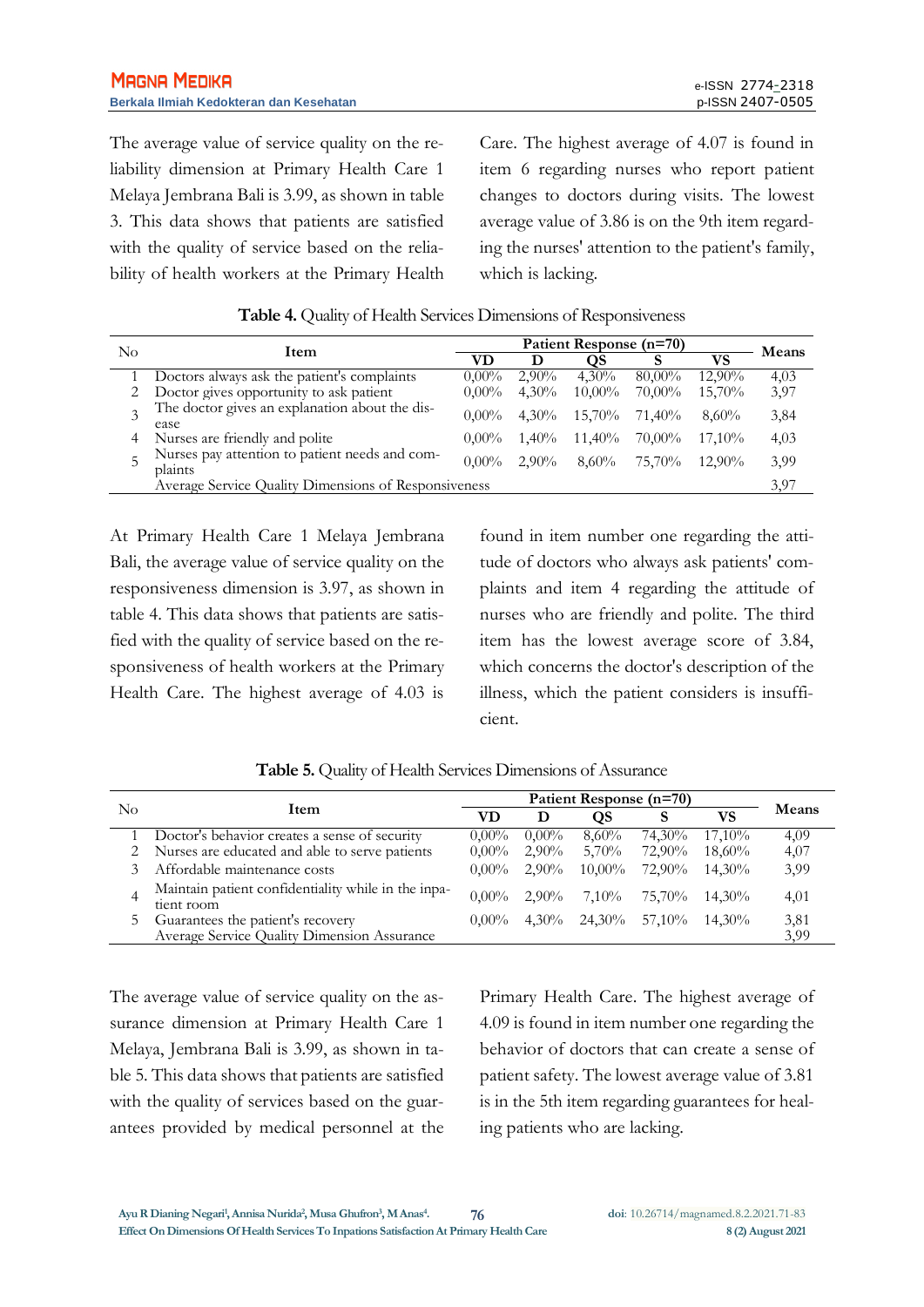| No | Item                                                                    | Patient Response (n=70) |          |           |           |           | Means |
|----|-------------------------------------------------------------------------|-------------------------|----------|-----------|-----------|-----------|-------|
|    |                                                                         | VD                      | D        | OS        |           | VS        |       |
|    | Doctor trying to calm the patient's anxiety                             | $0.00\%$                | 1,40%    | 11,40%    | 71,40%    | 15,70%    | 4,01  |
|    | Nurses take special time to communicate<br>with patients                | $0.00\%$                | 8,60%    | 7.10%     | 70,00%    | 14,30%    | 3,9   |
|    | Nurses always remind security to keep pa-<br>tient and family valuables | $0.00\%$                | 10,0%    | 14,30%    | $67,10\%$ | $8,60\%$  | 3,74  |
| 4  | Time to consult the patient's family is ful-<br>filled                  | $0.00\%$                | $2.90\%$ | $14.30\%$ | 65,70%    | 17.10%    | 3,97  |
| 5  | Entertaining and encouraging patients to<br>recover quickly             | $0.00\%$                | $2.90\%$ | $17.10\%$ | $61,40\%$ | $18,60\%$ | 3,96  |
|    | Average Service Quality Dimensions of empathy                           |                         |          |           |           |           | 3.92  |

**Table 6.** Quality of Health Services Dimensions of Empathy

## **Instrument Validity and Reliability**

| <b>Dimensions</b> | No Item | r count  | Cronbach's Alpha |
|-------------------|---------|----------|------------------|
|                   | Item 1  | $0,798*$ |                  |
|                   | Item 2  | $0,780*$ |                  |
|                   | Item 3  | $0,870*$ |                  |
|                   | Item 4  | $0,742*$ | $0,907*$         |
| Tangibility       | Item 5  | $0,837*$ |                  |
|                   | Item 6  | $0,703*$ |                  |
|                   | Item 7  | $0,792*$ |                  |
|                   | Item 8  | $0,709*$ |                  |
|                   | Item 1  | $0,593*$ |                  |
|                   | Item 2  | $0,849*$ |                  |
|                   | Item 3  | $0,797*$ |                  |
|                   | Item 4  | $0,813*$ |                  |
| Reliability       | Item 5  | $0,808*$ | $0,913*$         |
|                   | Item 6  | $0,738*$ |                  |
|                   | Item 7  | $0,771*$ |                  |
|                   | Item 8  | $0,771*$ |                  |
|                   | Item 9  | $0,790*$ |                  |
|                   | Item 1  | 0,819*   |                  |
|                   | Item 2  | $0,900*$ |                  |
| Responsiveness    | Item 3  | $0,849*$ | $0,907*$         |
|                   | Item 4  | $0,797*$ |                  |
|                   | Item 5  | 0,819*   |                  |
|                   | Item 1  | $0,777*$ |                  |
|                   | Item 2  | $0,828*$ |                  |
| Assurance         | Item 3  | $0,841*$ | $0,844*$         |
|                   | Item 4  | $0,782*$ |                  |
|                   | Item 5  | $0,734*$ |                  |
|                   | Item 1  | $0,767*$ |                  |
|                   | Item 2  | $0,869*$ |                  |
| Empathy           | Item 3  | $0,783*$ | $0,853*$         |
|                   | Item 4  | $0,807*$ |                  |
|                   | Item 5  | $0,751*$ |                  |

**Table 7.** Validity and Reliability Test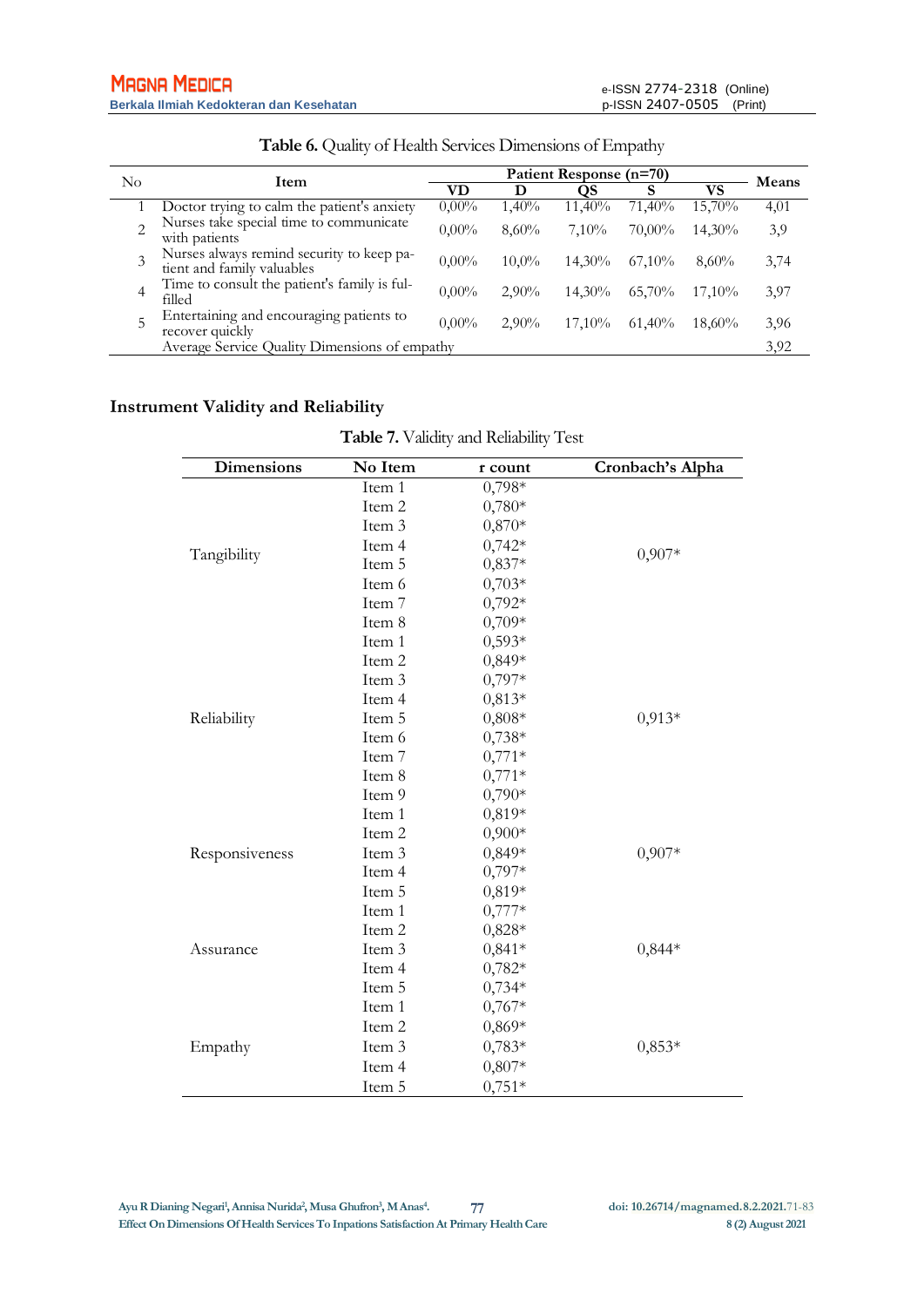The average value of service quality on the empathy dimension at Primary Health Care 1 Melaya Jembrana Bali is 3.92, as shown in table 6. This data indicates that patients are satisfied with the quality of service based on the attention given by medical personnel at the Primary Health Care. The highest average of 4.01 is found in item 1 regarding doctors who try to calm the patient's anxiety about the illness. The lowest average value of 3.74 is in the 3rd item regarding the attitude of nurses in reminding the security of the patient's and family's valuables which is felt to be lacking.

The validity and reliability tests in table 7 show the results of all items with the correlation value of r dimensions of tangibility, reliability, responsiveness, assurance, and empathy above 0.7, except for item no. 1 in the reliability dimension of 0.593, so the assessment instrument for all dimensions is categorized as a valid item. At the same time, the value of Cronbach's alpha of all dimensions of tangibility, reliability, responsiveness, assurance, and empathy is more than 0.8, so that all instrument items are reliable.

#### **The Influence of Service Quality Dimensions on Patient Satisfaction**

Multiple regression tests fulfill normality test, multicollinearity test, heteroscedasticity test, and autocorrelation test. The normality test on the residuals can be done with the Kolmogorov Smirnov test 1.113 ( $p = 0.168$ ), which states that the data is usually distributed. A good model should not have a high correlation between the independent variables, which can be seen from the tolerance value and variance inflation factor (VIP), the tangible value is 0.884, respectively; 1.131), reliability (0.734; 2.653), responsiveness (0.912; 0.923), assurance (0.821; 1.452), and empathy (0.891; 1.012) which stated that there was no multicollinearity between independent variables.

The data variance does not show a specific pattern, so that it is stated as homoscedasticity, as shown in Figure 1. The Durbin Watson test results obtained a value of 1.765, located between  $-2 \le 1.765 \le 2$ , it is concluded that there is no autocorrelation found in the regression model



**Figure 1.** *Scatterplot Graph*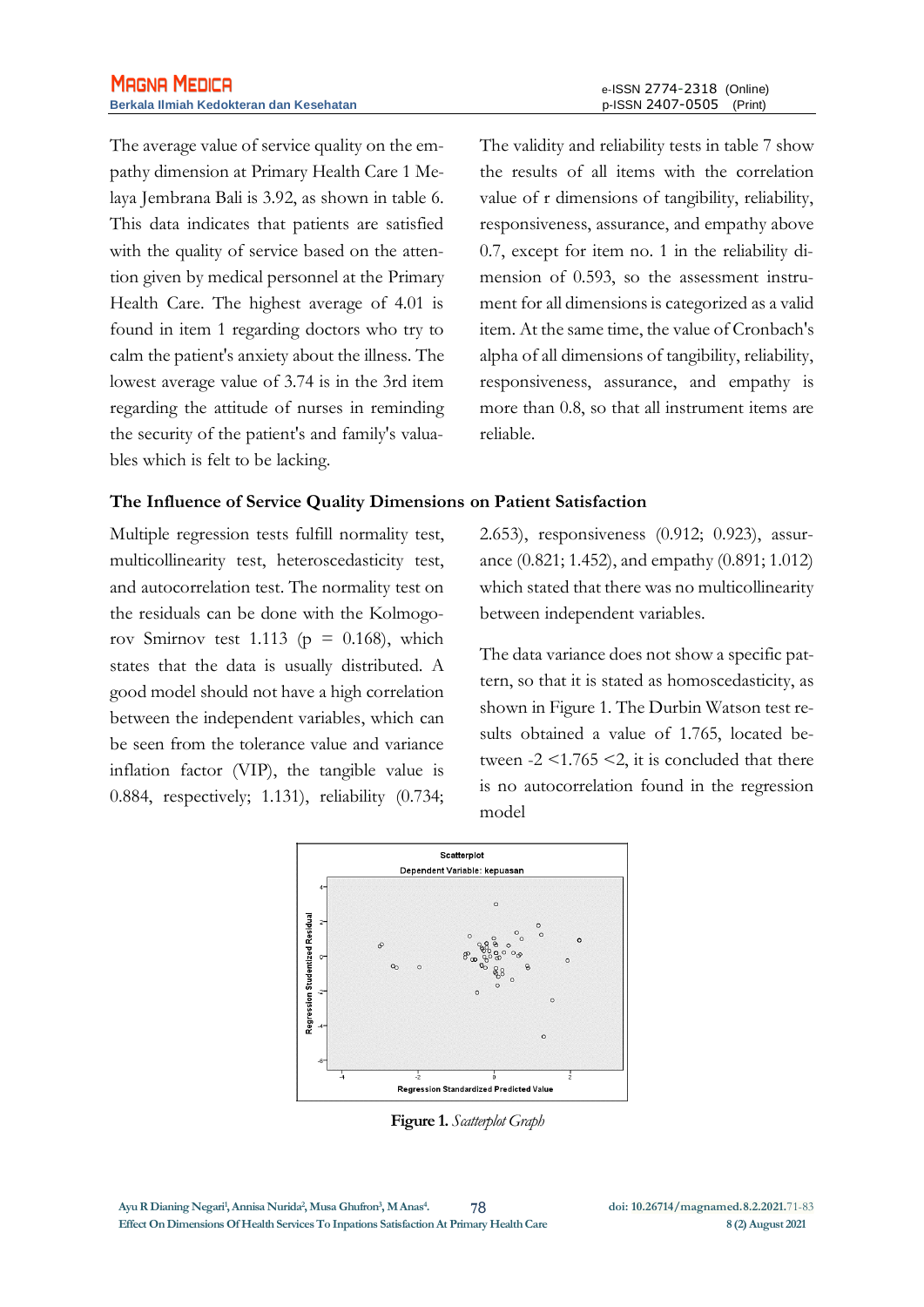| Model                   | Sum of Square                                                                       | Mean Square | F      | p-value  |
|-------------------------|-------------------------------------------------------------------------------------|-------------|--------|----------|
| Regression              | 11,831                                                                              | 2,366       |        |          |
| Residual                | 1,195                                                                               | 0,019       | 126,68 | 0,000    |
| Total                   | 13,027                                                                              |             |        |          |
|                         | <b>Table 9.</b> The Influence of Service Quality Dimensions on Patient Satisfaction |             |        |          |
| Variable                | Coefficient                                                                         | t           |        | p        |
| Constanta               | 0,352                                                                               | 2,364       |        | 0,021    |
| <i>Tangibility</i> (X1) | 0,295                                                                               | 2,410       |        | $0,019*$ |
| Reliability (X2)        | $-0,104$                                                                            | $-0,859$    |        | 0,394    |
| Responsiveness (X3)     | 0,201                                                                               | 2,545       |        | $0.013*$ |
| <i>Assurance</i> (X4)   | 0.334                                                                               | 2,918       |        | $0.005*$ |
| Embatby(X5)             | 0,180                                                                               | 3.304       |        | $0.002*$ |

**Table 8.** The Influence of Service Quality Dimensions on Patient Satisfaction

Multiple linear regression analysis results to determine the effect of tangibility, reliability, responsiveness, assurance, and empathy on patient satisfaction consisted of 2 stages, namely simultaneous test (F test) and partial test (ttest). The results of the F test presented in table 8 obtained a significance value of 0.000 (p  $\leq$  0.05), so it can be concluded that simultaneously the service quality variables have a significant effect based on the dimensions of tangibility, reliability, responsiveness, assurance, and empathy to patient satisfaction.

The t-test is used to partially test the regression coefficients of the independent variables, whether each dimension of tangibility, reliability, responsiveness, assurance, and empathy affects patient satisfaction. The dimensions of tangibility, responsiveness, assurance, and empathy in table 9 have a significance value of less

than  $0.05$  ( $p$ < $0.05$ ), while the reliability dimension has a significance value of more than 0.05  $(p>0.05)$ . This data shows that the dimensions of tangibility, responsiveness, assurance, and empathy significantly affect patient satisfaction.

So, the formula used to predict patient satisfaction with health services received is as follows:

 $y = 0,352 + 0,295$  X1 – 0,104 X2 – 0,201 X3  $+ 0,334$  X4 + 0,180 X5

Following the equation model, the most significant coefficient is indicated by the assurance dimension of 0.334. This result shows that each increase in the value of service quality on the assurance dimension will increase patient satisfaction by 0.334.

### **DISCUSSION**

#### **Instrument Validity and Reliability**

The patient's age distribution is even across all age categories, and the most in the age range 26-45 years by 38.6%, adults—female gender with the most 46 people (65.7%). Educated patients were 97.1%, with junior and senior high school education at 67.1%. 81.4% of patients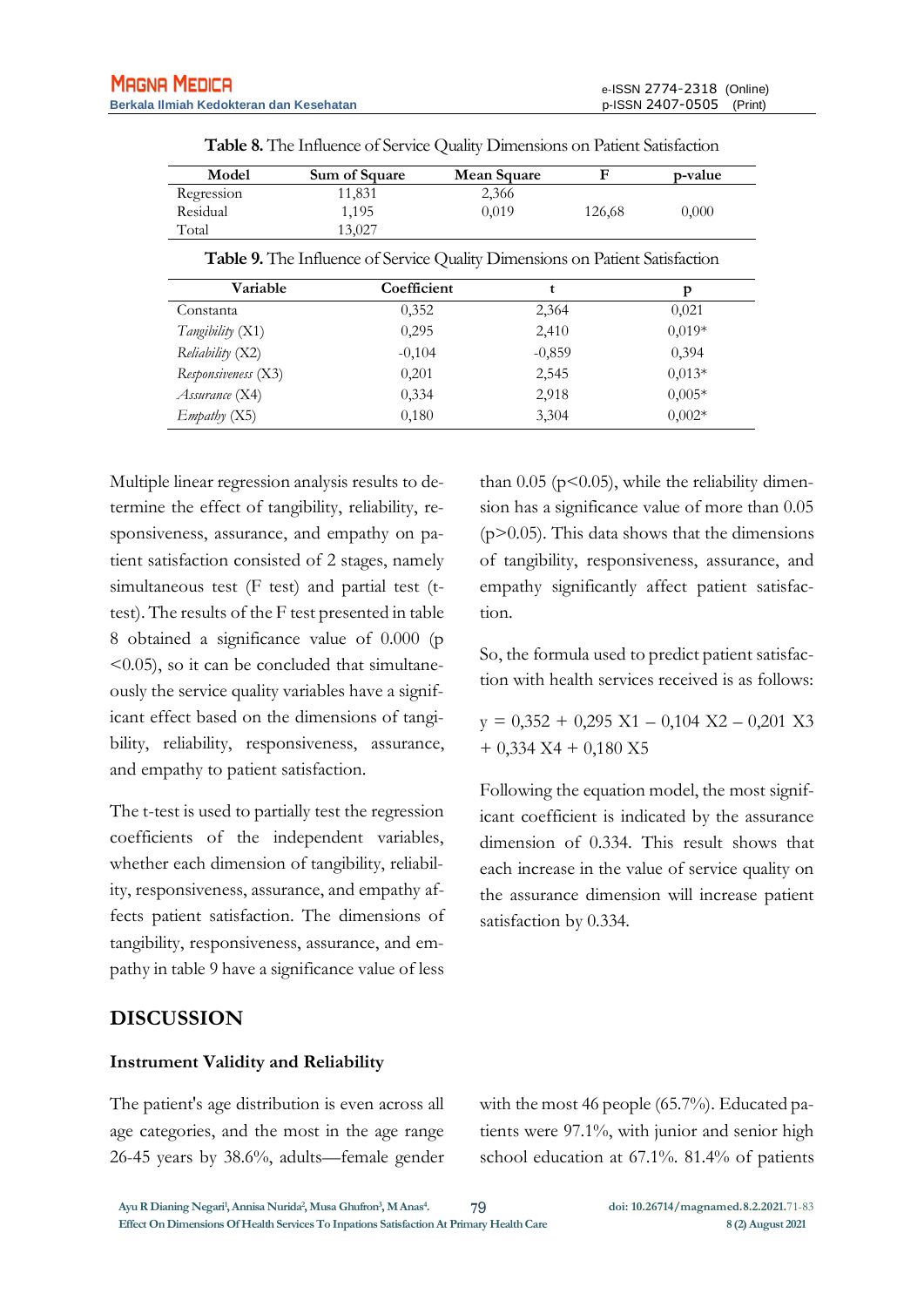have a permanent job, 25.7% are self-employed, and 37.1% are housewives. Considering the distribution of patients in the study, patients can understand all the question items in the questionnaire when collecting data<sup>10</sup>. This result is supported by the validity and reliability test findings, which reveal that all items have a **The Influence of Service Quality Dimensions on Patient Satisfaction**

The quality of health services at Primary Health Care 1 Melaya Jembrana Bali is assessed in five dimensions: tangibility, reliability, responsiveness, assurance, and empathy for patient satisfaction through two stages: simultaneous test (F test) and partial test (t-test). The results of the F test obtained a si-significance value of  $0.000$  (p  $\leq 0.05$ ), so it can be concluded that simultaneously or simultaneously, the service quality variables are based on the dimensions of tangibility, reliability, responsiveness, assurance, and empathy significantly affect patient's satisfaction.

The results of the t-test show that the dimensions of tangibility, responsiveness, assurance, and empathy have a significance value  $(p<0.05)$ , while the reliability dimension has a less significant value (p>0.05). This result shows that the dimensions of tangibility, responsiveness, assurance, and empathy significantly affect patient satisfaction. The most significant coefficient is indicated by the assurance dimension of 0.334. This condition shows that every increase in service quality value on the assurance dimension will increase patient satisfaction by 0.334.

#### **Dimension of Tangible**

The tangible dimension has a positive effect on patient satisfaction. More tangible service is more satisfy the patient. Because a service form correlation value of r more than 0.7, except for item number one, which has a reliability dimension of 0.593, indicating that the assessment instrument is valid. While the value of Cronbach's alpha for all dimensions is more than 0.8, so all instrument items are reliable.

cannot be seen, cannot be smelled, and cannot be touched, physical appearance becomes essential as a measure of service. At the same time, this aspect is also one of the sources that influence patient expectations. Because with good physical evidence, the patient's expectations are higher. Therefore, hospitals need to know how far the most appropriate physical aspect is, which is still giving a positive impression on the quality of services provided but does not cause patient expectations to be too high to meet patient needs and provide satisfaction to the patient. These results align with Suwuh's research which obtained dimensions of physical evidence  $(p=0.035)$  at the Walantakan Health Center, North Langowan District<sup>4</sup>. Likewise, Panjaitan's research got the reality dimension with a p-value  $= 0.00313$ . The dimensions of physical evidence are also connected with the level of service satisfaction, according to Mariana<sup>2</sup>, Herudiansyah<sup>12</sup>, Puspita<sup>13</sup>, and Dhamawan's research<sup>8</sup>.

#### **Dimensions of Responsiveness**

The responsiveness dimension has a positive effect on patient satisfaction. More responsive service satisfies the patient. One thing that often makes customers disappointed is that patients are often pinged pong when they need information. Passed from one staff to another, the other staff does not know or answer what the patient wants. Unresponsive service and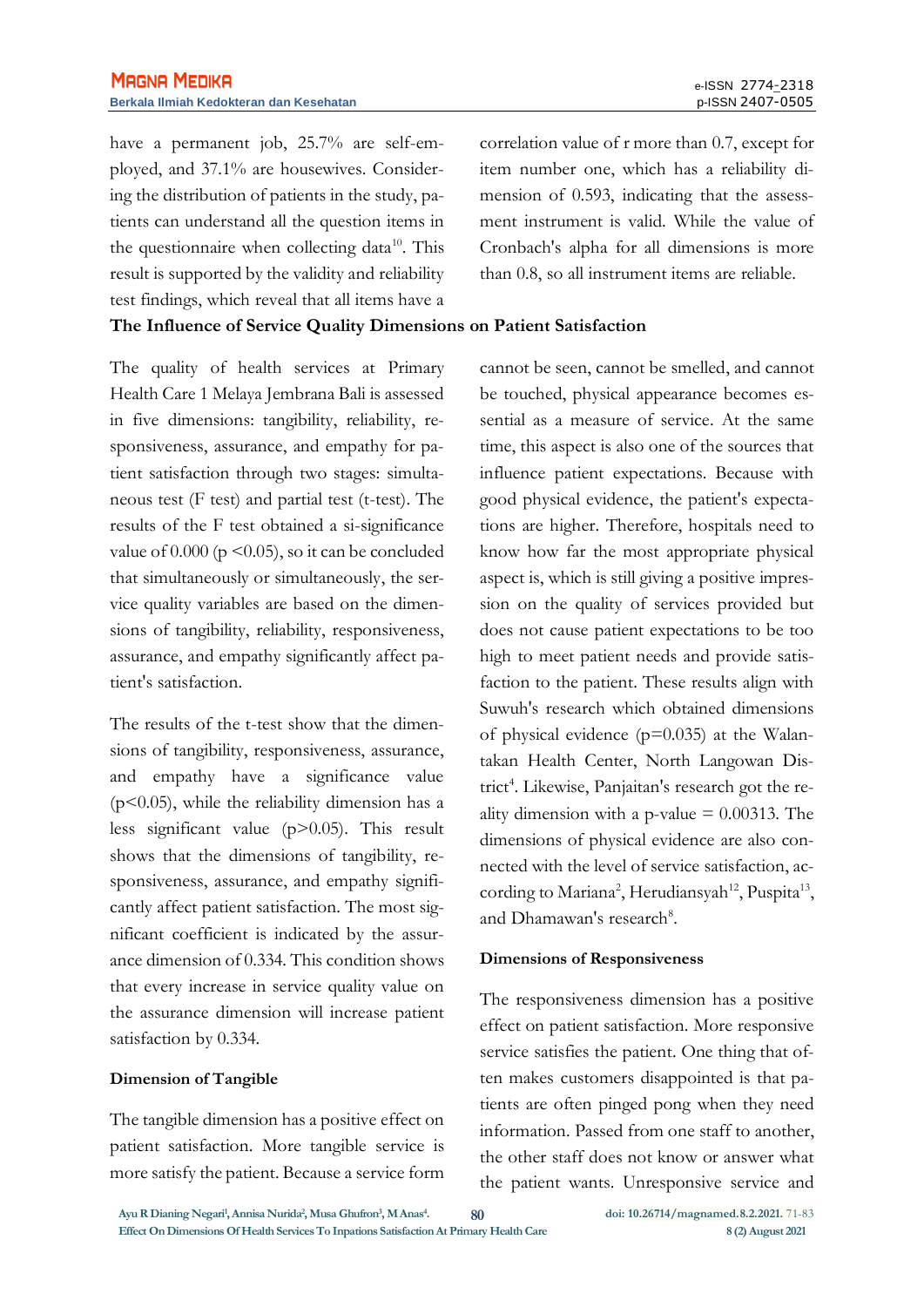will make the patient feel dissatisfied. The responsiveness given by the hospital will increase the satisfaction felt by the patient. These results align with Suwuh's research which found the responsiveness dimension  $(p=0.008)$  at the Walantakan Health Center, North Langowan District<sup>4</sup>. Likewise, Panjaitan's research got the responsiveness dimension with a p-value = 0.003<sup>14</sup> . The responsiveness dimension is also connected with the level of service satisfaction, according to Mariana<sup>2</sup>,  $,$  Herudiansyah<sup>12</sup>, Puspita<sup>13</sup>, and Dhamawan<sup>8</sup>.

#### **Dimension of Assurance**

The assurance dimension has a positive effect on patient satisfaction. This result shows that the greater the assurance, the greater the patient satisfaction. Assurance is knowledge of the right product, politeness of employees in providing services, skills in providing information, ability to provide security, and ability to instill trust and confidence in patients in Primary Health Care<sup>7</sup>. According to Patria, what is meant by assurance is the ability to provide the promised service accurately (accurately) and the ability to be trusted (dependably), mainly providing services on time, in the same way, according to the schedule that has been set—promised and without making mistakes every time<sup>15</sup>.

The existence of a security guarantee from a Primary Health Care will make patients feel safe and without any hesitation to seek treatment. Besides that, the guarantee from a Primary Health Care will affect patient satisfaction because what the patient wants can be fulfilled by the Primary Health Care, namely with knowledge and skills from nurses and doctors. Politeness and friendliness of employees will

make patients feel valued so that they are satisfied with the services provided by the Primary Health Care. These results align with Suwuh's research which obtained a guarantee dimension (p=0.036) at the Walantakan Health Center, North Langowan District<sup>4</sup>. Likewise, Panjaitan's research obtained the dimension of certainty with a p-value =  $0.003^{14}$ . Mariana<sup>2</sup>, Herudiansyah<sup>12</sup>, and Puspita<sup>13</sup>, and Dhamawan<sup>8</sup> have found that the dimensions of security assurance are related to the level of service satisfaction.

#### **Dimension of Empathy**

The empathy dimension has a positive effect on patient satisfaction. More empathy a service more satisfy the patient. Sincere and individual or personal attitudes given by the Primary Health Care to patients such as the ease of contacting the Primary Health Care, the ability of employees to communicate with patients, and the Primary Health Care efforts to understand the wishes and needs of patients From the above understanding, it can be concluded that caring is unique or individual attention to all patient needs and complaints, and good communication between employees and patients. With special attention and good communication from employees to patients, it will also affect patient satisfaction. These results align with Suwuh's research which obtained the dimensions of empathy  $(p=0.039)$  at the Walantakan Health Center, North Langowan District<sup>4</sup>. Likewise, Panjaitan's research got the empathy dimension with p-value  $= 0.003^{14}$  and the results of Mariana's research<sup>2</sup>, Herudiansyah<sup>12</sup>, Dharmawan8. In contrast to Puspita's research<sup>13</sup>, the empathy dimension is not correlated with the level of service satisfaction.

#### **Dimensions of Reliability**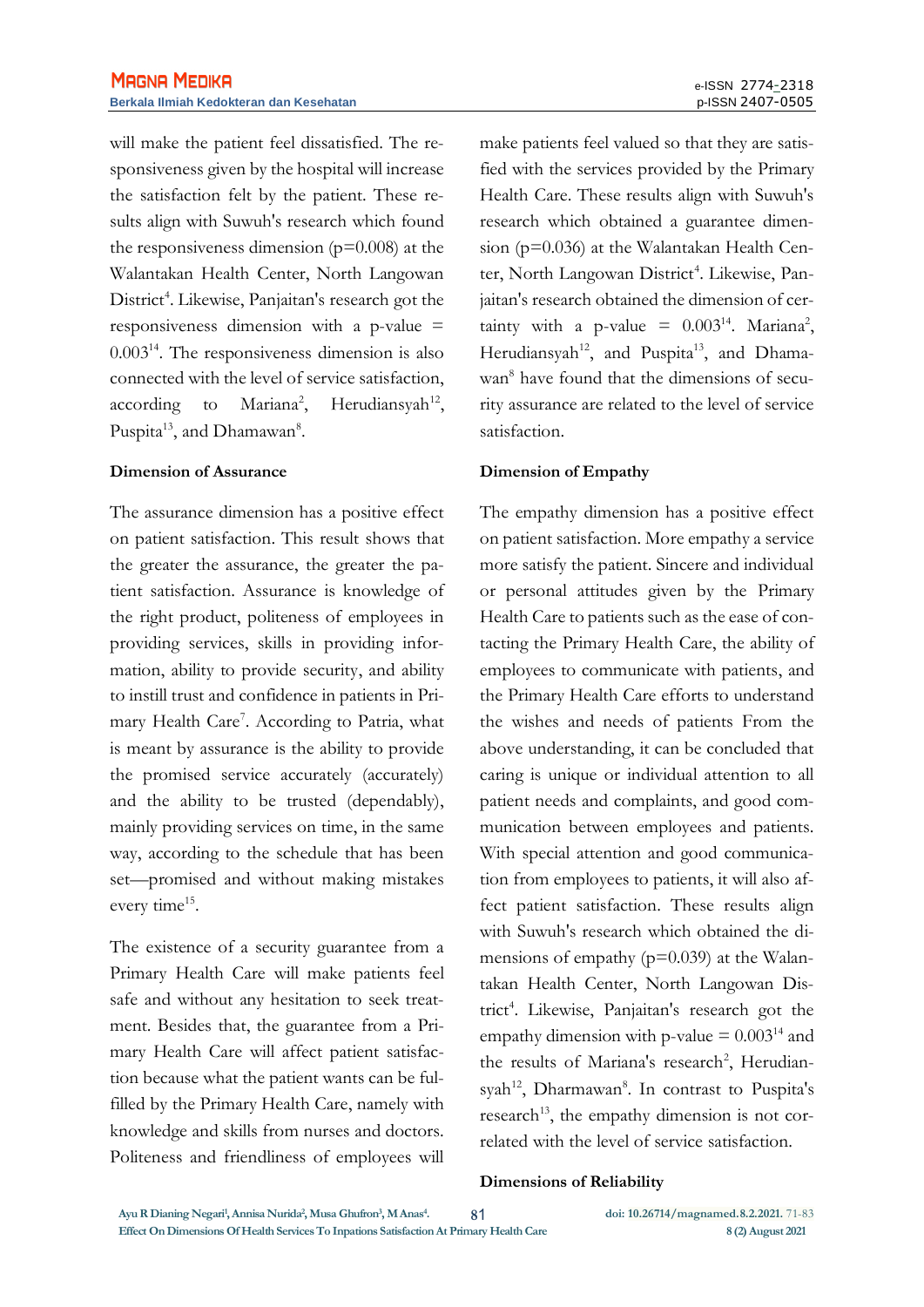Reliability is a dimension that has no significant effect on patient satisfaction. This result shows that patients at Primary Health Care 1 Melaya Jembrana Bali are less concerned about the accuracy of the services. These results are in line with research by Mariana<sup>2</sup> and Puspita<sup>8</sup> that the reliability dimension is not correlated with the level of service satisfaction. This result is different from Suwuh's study, which obtained a reliability dimension (p=0.046) at Primary Health Care Walantakan, North Langowan District<sup>4</sup>. Likewise, Panjaitan's research got the reliability dimension with p-value =  $0.003^{14}$ , Herudiansyah's research at Palembang Muhammadiyah Hospital<sup>12</sup>, and Dharmawan's research<sup>8</sup>.

## **CONCLUSION**

Service quality based on the dimensions of tangibility, reliability, responsiveness, assurance, and empathy has a significant effect on patient satisfaction at Primary Health Care 1 Melaya Jembrana Bali. The dimension of health service that most influences the satisfaction of inpatients at the Primary Health Care is the dimension of assurance. Patients feel confident and satisfied when health workers communicate their skills and competencies before undertaking service work.

## **REFERENCE**

1. Kotler & Keller (dalam Januar & Ai 2016:266). Pengaruh Kualitas Pelayanan Terhadap Kepuasan Pelanggan Pada Jne Cabang Bandung. DeReMa J Manaj [Internet]. 2016;11(2):25. Available from: https://ojs.uph.edu/index.php/DJM/ article/view/197

- 2. Mariana D. Hubungan Kualitas Pelayanan Keperawatan Rawat Inap dengan Proses Pengambilan Keputusan Pasien Untuk Memilih Rumah Sakit. J Ilm Multi Scinece Kesehat [Internet]. 2019;10, No.2(2):145–62. Available from: https://osf.io/4stbx/download
- 3. Tawalujan TW, Korompis GEC, Maramis FRR. Hubungan Antara Status Akreditasi Puskesmas Dengan Tingkat Kepuasan Pasien Di Kota Manado. Kesmas. 2019;7(5).
- 4. Suwuh MK, Maramis FRR, Wowor RE, Kesehatan F, Universitas M, Ratulangi S, et al. Hubungan Antara Kualitas Jasa Pelayanan Dengan Kepuasan Pasien Di Puskesmas Walantakan Kecamatan Langowan Utara. Kesmas. 2018;7(3):1– 8.
- 5. Ekasari R, Pradana MS, Adriansyah G, Prasnowo MA, Rodli AF, Hidayat K. Analisis Kualitas Pelayanan Puskesmas Dengan Metode Servqual. J Darussalam J Pendidikan, Komun dan Pemikir Huk Islam. 2017;9(1):82.
- 6. DINKES. Profil UPT Puskesmas 1 Melaya. Jembrana: Dinkes Kabupaten Jembrana. Jembrana, Bali; 2017.
- 7. Ridwan I, Saftarina F. Pelayanan Fasilitas Kesehatan : Faktor Kepuasan dan Loyalitas Pasien Healthcare Facility Service : Factors of Satisfaction and Patient Loyalty. Majority. 2015;4(9):20– 6.
- 8. Dharmawan RH, Kristianingsih T. Pengaruh Kualitas Pelayanan dan Fasilitas Terhadap Kepuasan Pelanggan. J Apl Bisnis. 2018;3(12):1– 20.
- 9. Martiana. Pengaruh Kualitas Pelayanan Kesehatan Terhadap Kepuasan Pasien Rawat Inap RSUD Cut Meutia Kabupaten Aceh Utara [Internet]. Universitas Sumatera Utara; 2011. Available from: http://repositori.usu.ac.id/handle/123 456789/35340